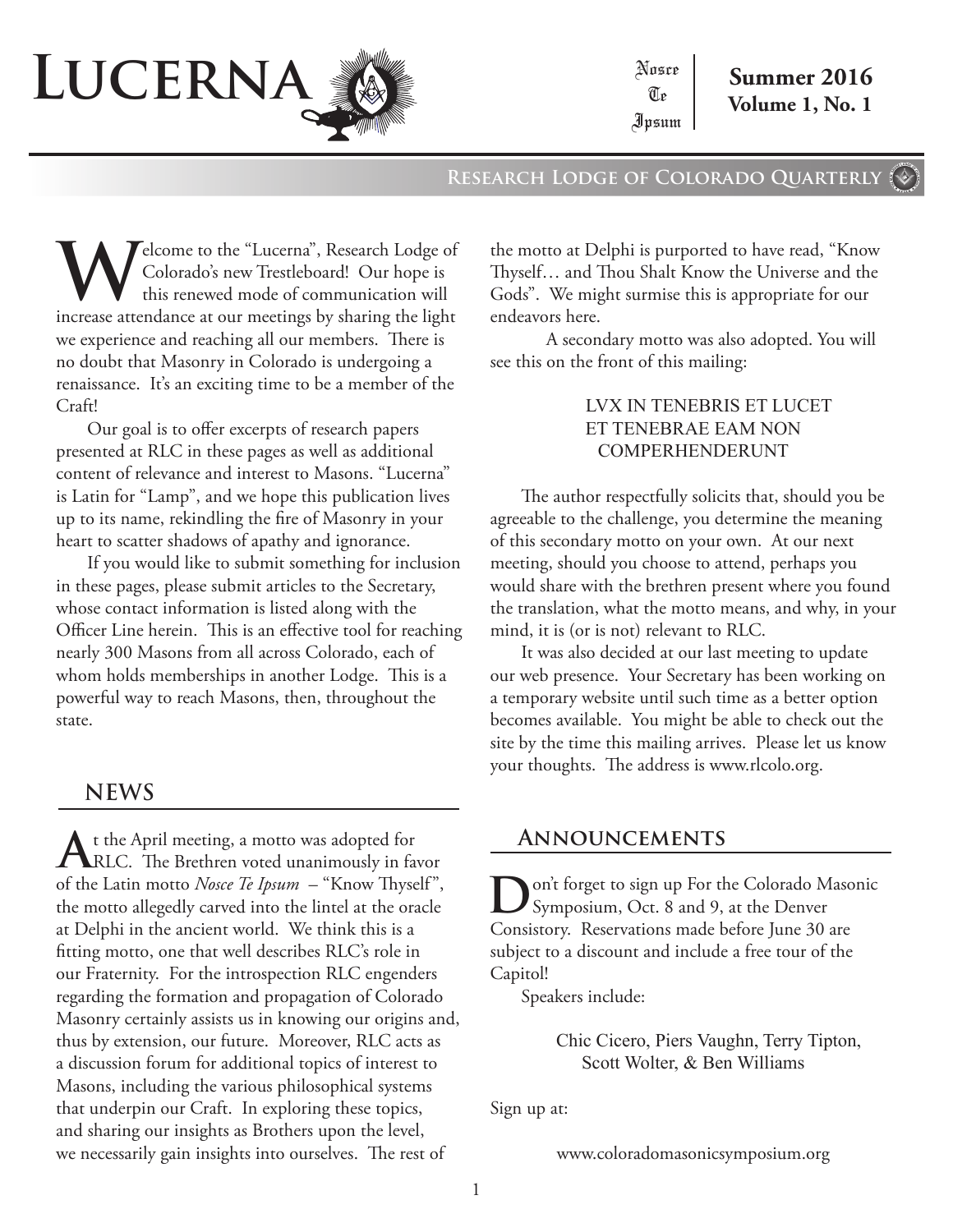# **Understanding Muslim Sects** by W.Bro. Ben Williams

*For those of you who were able to attend the last meeting in April, who heard W.Bro. Brad Pollard's excellent talk on Islam and Freemasonry, the below article may provide some interesting background. Originally published in January, 2010, in Telluride Lodge No. 56's Trestleboard.*

**U**nderstanding the Islamic religion requires a careful look at its history. Islam has been fraught with conflict since the death of its prophet some 1,378 years ago. The problems began when Muhammad (may Allah love and bless him!) passed in 632 CE and didn't indicate his successor.

On the one hand, his fatherin-law and good friend, Abu Bakr, claimed the position of Caliph, and was elected by the faithful. However, many believed that Ali ibn Abi Talib, the prophet's cousin and son-in-law, should naturally fulfill the role. Ali had been raised in Muhammad's household since the age of 5, and was the very first convert to Islam. Ali had served the prophet in all capacities, proving himself a wise religions leader and tenacious warrior for the cause.

This early split formed the two major branches of Islam, the *Sunnis*, (from the Arabic word *Sunnah*, meaning 'example') and the *Shiites* (from the Arabic *Shiiatu Ali*, meaning 'the party of Ali').

Broadly speaking, the Sunnis believed, and continue so to do, that Muslims should elect their spiritual leaders. Islam is a Theocracy, giving complete spiritual and practical leadership to one person. Whereas the Shiites believe that a direct descendent of the prophet must fill the role. This they call *Imam*, the spiritual leader who alone has the wisdom to interpret the Divine law.

The Sunnis and Shiites have a common history, and agree on the first four *Rashidan*, or "Righteously appointed Caliphs". Whereas the

Sunnis recognize Ali as the fourth *Rahsidan*, the Shiites recognize him as the first Imam, and the other three Caliphs as imposters. This has created tension between Muslims for a millennium. This was exacerbated in 680 CE when the Sunni Caliph Yazid marched with 4,000 troops into Karbala and massacred Ali's younger son, Husayn, and all his family, wives, children, and 71 closest companions. This drama is reenacted annually by devout Shiites and has come to represent the resistance of truth to materialistic tyranny.

Things are further complicated in that the passing of the *nass*, or the spiritual authority to rule the religion, is often contested. Thus we have Caliphs suppressing Shiite movements, murdering Imams to protect their rule, and the splitting of the Shiite sect into a number of sub-branches as different Shiites rallied around different descendents of the prophet, each recognizing their own as the righteous inheritor of the faith, and the others as imposters. So it is that the Shiite sect split into Twelver and Sevener Shiites, the former recognizing twelve Imams, all of which were killed (mostly poisoned) by rival Caliphs excepting the last Imam, Muhammad ibn al-Hasan who went into hiding in the 9th century awaiting his reappearance at the end of the world with the Christ during the second coming. Whereas the Seveners believe that the seventh Imam was Ja'far al-Sadiq's elder son, Ismail, not his younger son, Musal al-Kazim. (It is argued that Ja'far

had apparently disinherited his elder son at some point.)

This gave rise to the Ismailis, of which the Nazari Ismailis are familiar to Masonic history as the order of the Assassins who had interactions, both positive and negative, with the Templars.

Shi'a Islam has long been suppressed, and often forced into hiding. The Imam is not a ruler in the overt sense, but a master in the esoteric, occult sense. So it is that Shi'a Islam generated the doctrine of *Taqiyya*, the use of deceit and cunning to hide one's faith within the mainstream. Shi'a syncretized and absorbed mystical parts of other religions, practiced in secret. They proselytized in secret, requiring complex initiation rites to protect their *dias*, or messengers. Deep, spiritual resistance and martyrdom are thusly integral to many forms of Islam, and although not required of its followers, such acts of suffering are celebrated historically. Thus, as a breeding ground for fundamental ideals which presage terrorism, Islam presents a system honed through the centuries, able to touch people in secret, brandishing a message of freedom from material excesses – even if the religion itself is not ultimately intended as such a tool.



The Ismali Lion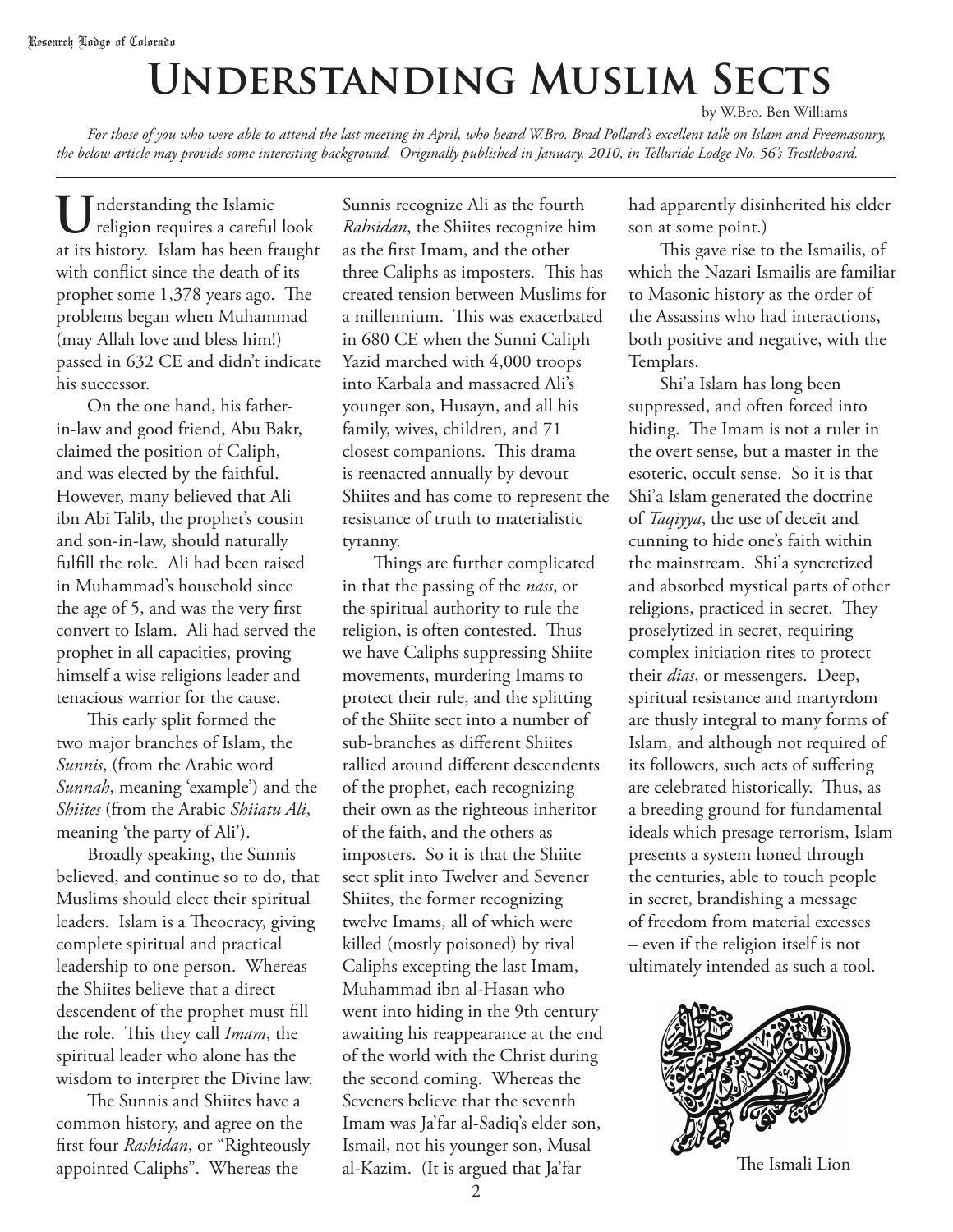#### **From the East**

**D** rethren, thank you for  $\mathbf D$  the confidence you have bestowed in me by electing me to serve Research lodge of Colorado. It is an honor and a privilege to serve as Worshipful Master of such a prestigious group of men and Masons.

Our next meeting is scheduled for Byers. Join us for a barbeque lunch followed by discussion and fellowship.

Your officer line is working diligently to reinvigorate RLC. RLC is a prestigious Lodge. Comprising only plural members we reach around the Jurisdiction. With Colorado occupying a visible position in the reemergence of Masonry in the 21st Century, we hope to see RLC productive of viable material for Masonic research and edification. We hope to work closer with the Grand Lodge Education Committee in this endeavor. How can you help? By showing up to our meetings and taking an active role in the discussion! The heartbeat of RLC is the exposition of its members.

On that note, we will have at least one paper presented for the attention of the assembly. Please come prepared to actively listen and to share your insights:

*The Progressive Line: The Leadership School of Freemasonry, Observations Learned on a Sever Year Journey to the East***,** by Eric Lowry, PM of Fidelity Lodge No. 192.

*Renaissance Emblems and Freemasonry,* by Bro. Eric Weddington of Enlightenment Lodge No. 198.

## **From the Sec'y**

**F**irst, thank you for electing me to serve RLC from the Secretary's desk. This is quite a responsibility, and one I promise not to take lightly.

We are continuing to update our database, so if you know of any member who should be receiving this newsletter and hasn't, please contact me forthwith. Same with dues cards – every member should now have a dues card. If you don't, please contact me. Please also let me know if we have your membership information incorrect. Perhaps befitting of Masonic symbolism, our membership records remain a work in progress….

We have begun the task of updating the eSecretary program at Grand Lodge, so when that gets completed we will transition out of the Excel Spreadsheet model to one more consonant with 21st Century data management. Much thanks is due to Bro. Ashley Bus in assisting us in this endeavor.



# RLC Officers 6016 A. L.

| W.M.  | <b>Richard Brown</b><br>c. (303) 503-6748<br>richardbrown@aol.com       |
|-------|-------------------------------------------------------------------------|
| S.W.  | <b>Brad Pollard</b><br>c. (303) 918-6185<br>bradley pollard@juno.com    |
| J.W.  | <b>Bruce Lawlor</b><br>c. (720) 618-5468<br>b.lawlor@comcast.net        |
| Tres. | <b>Chuck Downing</b><br>c. (970) 390-1325<br>chuckdowning@earthlink.net |
| Sec'y | <b>Ben Williams</b><br>c. (859) 361-2292<br>orionsg8@mac.com            |
| S.D.  | <b>Peter Preston</b><br>c. (719) 651-9742<br>co77345llc@yahoo.com       |
| J.D.  | <b>Marty Sugg</b><br>c. (303) 588-9441<br>msugg@wkre.com                |
| S.S.  | James Rangel<br>c. (720) 838-4991<br>jirangelus@yahoo.com               |
| J.S.  | <b>Patrick Dey</b><br>c. (803) 240-2442<br>saint.patrick.dey@gmail.com  |
| Mar.  | <b>Alex Perez</b><br>c. (720) 877-5007<br>xlazerep@gmail.com            |
| Chap. | <b>Jerry Rice</b><br>c. (303) 279-7070<br>jrice279@aol.com              |
| Tyler | John Balzer<br>c. (303) 949-3887<br>jrbalzer51@hotmail.com              |
|       |                                                                         |